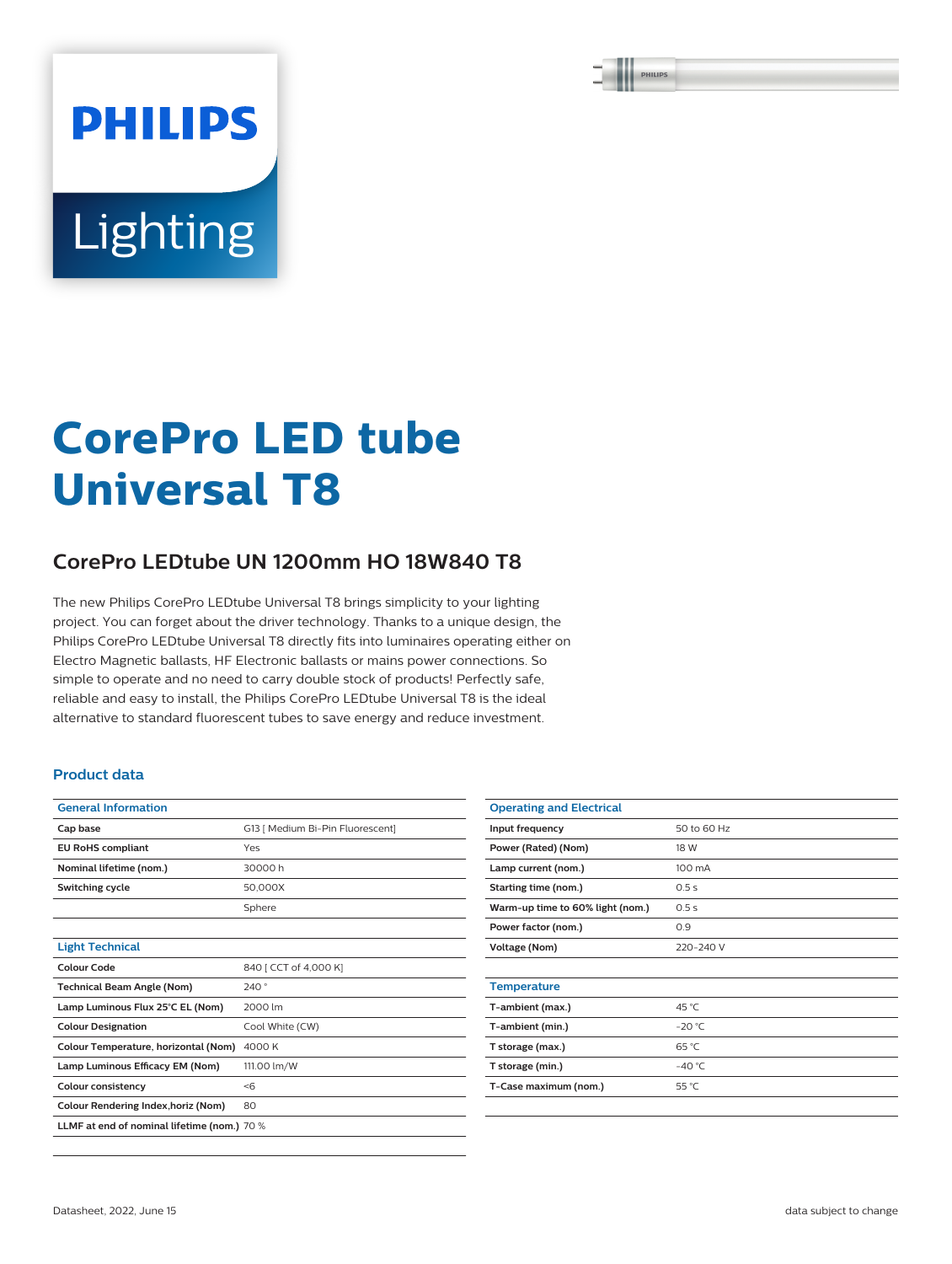#### **CorePro LED tube Universal T8**

| <b>Controls and Dimming</b>     |                                          |  |  |  |
|---------------------------------|------------------------------------------|--|--|--|
| Dimmable                        | No                                       |  |  |  |
|                                 |                                          |  |  |  |
| <b>Mechanical and Housing</b>   |                                          |  |  |  |
| <b>Lamp Finish</b>              | Frosted                                  |  |  |  |
| <b>Bulb material</b>            | Glass                                    |  |  |  |
| <b>Product length</b>           | 1200 mm                                  |  |  |  |
| <b>Bulb shape</b>               | Tube, double-ended                       |  |  |  |
|                                 |                                          |  |  |  |
| <b>Approval and Application</b> |                                          |  |  |  |
| <b>Energy Efficiency Class</b>  | E                                        |  |  |  |
| Energy-saving product           | Yes                                      |  |  |  |
| Approval marks                  | RoHS compliance TUV CE marking KEMA Keur |  |  |  |
|                                 | certificate                              |  |  |  |

| Energy consumption kWh/1,000 hours 18 kWh |                                        |  |  |
|-------------------------------------------|----------------------------------------|--|--|
|                                           | 403581                                 |  |  |
|                                           |                                        |  |  |
| <b>Product Data</b>                       |                                        |  |  |
| Full product code                         | 871869680168000                        |  |  |
| Order product name                        | CorePro LEDtube UN 1200mm HO 18W840 T8 |  |  |
| EAN/UPC - product                         | 8718696801680                          |  |  |
| Order code                                | 929001869302                           |  |  |
| SAP numerator – quantity per pack         |                                        |  |  |
| Numerator – packs per outer box           | 10                                     |  |  |
| <b>SAP material</b>                       | 929001869302                           |  |  |
| SAP net weight (piece)                    | 0.270 kg                               |  |  |

#### **Dimensional drawing**



**CorePro LEDtube UN 1200mm HO 18W840 T8**

#### **Photometric data**



| Product             | D1 | D <sub>2</sub> | <b>A1</b> | A <sub>2</sub>                              | AЗ |
|---------------------|----|----------------|-----------|---------------------------------------------|----|
| CorePro LEDtube UN  |    |                |           | 27.9 mm 28 mm 1199.4 mm 1205.3 mm 1213.6 mm |    |
| 1200mm HO 18W840 T8 |    |                |           |                                             |    |



**18W G13**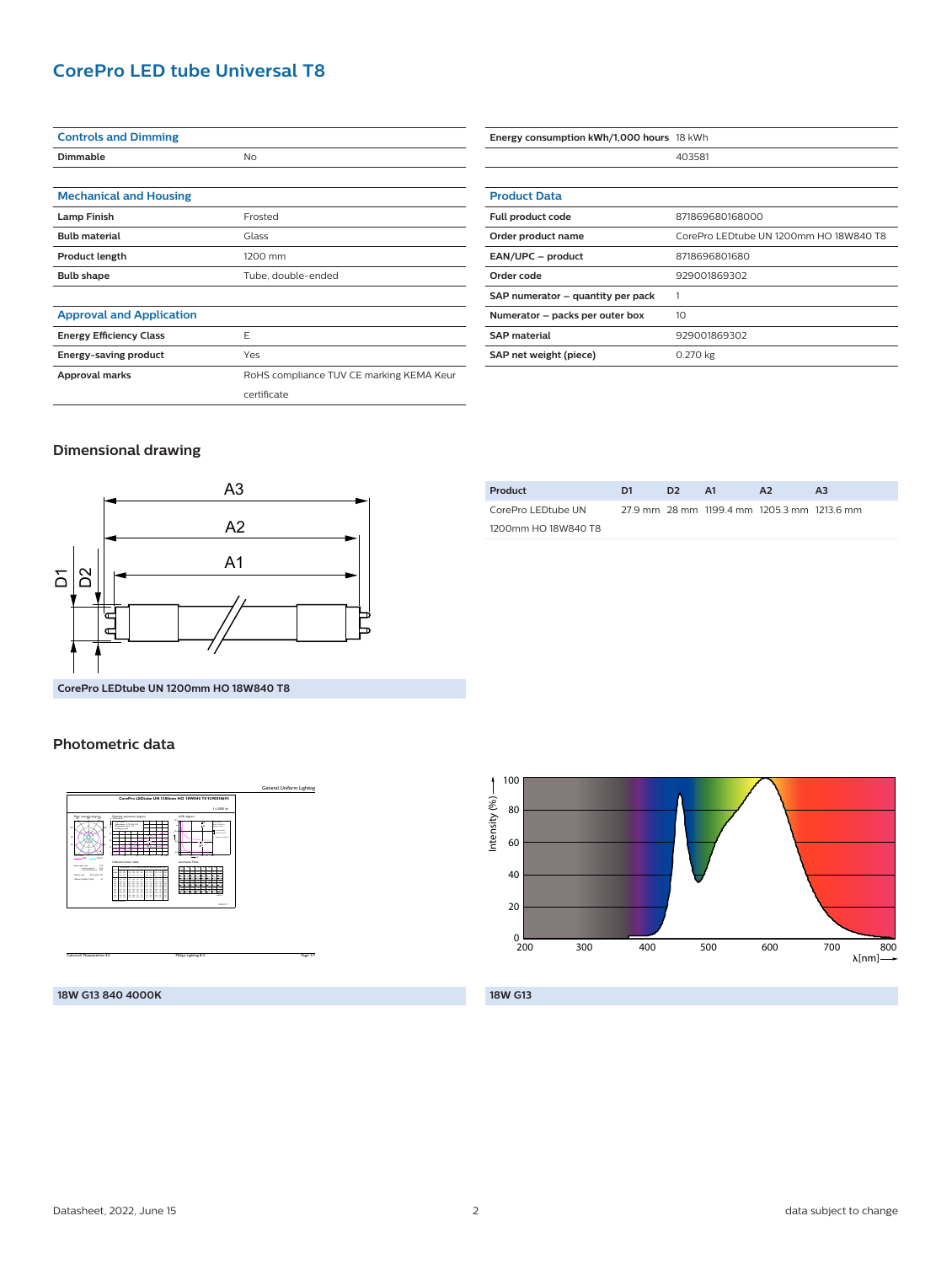#### **CorePro LED tube Universal T8**

#### **Photometric data**



#### **18W G13 830 3000K**

#### **Lifetime**